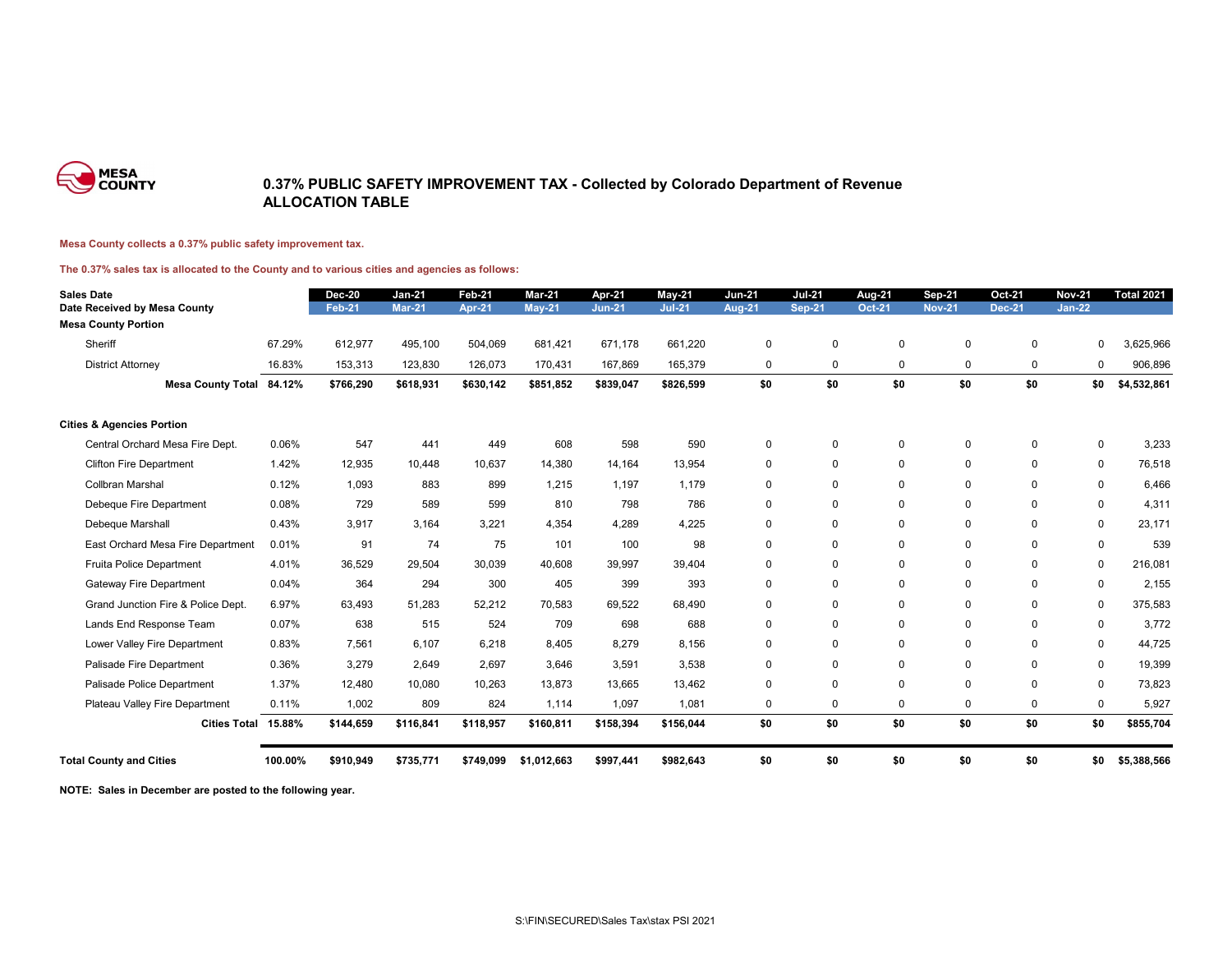

# **Public Safety Sales Tax Revenue**

**June 2021 (May 2021 Sales)** 

|                  | <b>Monthly Comparison</b> |                 |        |  | <b>YTD Budget v. Actual</b> |                 |                 |               |                  |  |  |  |
|------------------|---------------------------|-----------------|--------|--|-----------------------------|-----------------|-----------------|---------------|------------------|--|--|--|
|                  |                           |                 |        |  |                             |                 |                 | <b>Budget</b> | <b>Prior YTD</b> |  |  |  |
|                  | <b>Jun 2020</b>           | <b>Jun 2021</b> | Change |  | <b>Budget</b>               | <b>Jun 2020</b> | <b>Jun 2021</b> | $\%$          | $\%$             |  |  |  |
| <b>Sales Tax</b> | \$675,690                 | \$826,599       | 22.3%  |  | \$4,096,367                 | \$3,645,448     | \$4,532,861     | 10.7%         | 24.3%            |  |  |  |